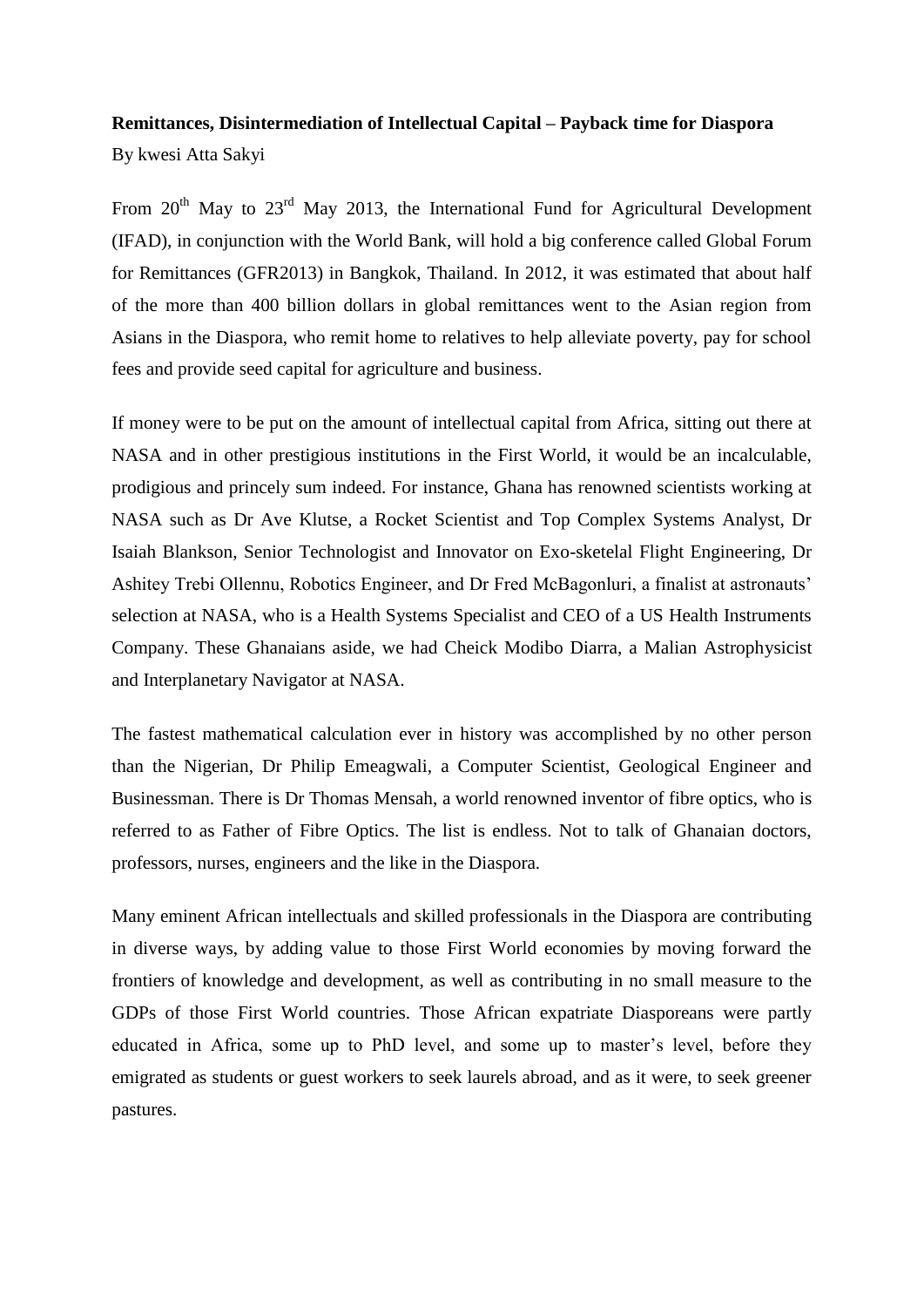Yet, to others, it is like chasing the Golden Fleece or a mirage in the desert, or chasing after the wind. Stories abound about some African PhD holders who are operating as taxi drivers in New York or as chimney sweepers in London or as street vendors in Houston or as pimps in Amsterdam. Obviously, some attrition is bound to occur as some have not achieved Maslowian self-actualisation. Had these unfortunate ones stayed in Africa, perhaps, they could have found a niche or a gap in the labour market.

Some émigrés went to continue their education in those advanced countries, either through bilateral government scholarships, private sponsorships or on institutional staff development programmes. Some went and never returned, becoming anomies and erratics in their adopted host countries.

Many were lured by the mouth-watering job offers that they got in those advanced countries. Some excelled so much so that they were enticed by lucrative job offers to remain and ply their trade. It has been a harrowing experience for Third World countries to invest in human capital, as such investments, to some extent, have yielded negative returns in the short run through the brain drain, but in the long run, yielding benefits through remittances, which is the brain gain. A Professor Emeritus of Law at Lancaster University, Pioccotti, observed some time ago that in the 19<sup>th</sup> century, civilization was powered by King Coal, in the  $20<sup>th</sup>$ century by steel, but in the  $21<sup>st</sup>$  century, it will be powered by knowledge, in the age of the knowledge economy or what he calls cognitive capitalism.

The Asian Tigers and countries such as Taiwan, China, South Korea and Japan, about half a century ago, sent thousands of their students to the best universities in Europe and the USA to acquire relevant knowledge and to bring it back home in the form of intellectual capital or reverse engineering. Even up to today, they continue doing so. It was a form of industrial espionage and technological transfer. Knowledge is power, and it does not come cheap, unless you plan for it, develop it through continuous research and enquiry. It must be heavily invested in, and it must be strategic, rare, pragmatic, valuable, and capable of being applied to solve human problems. The future belongs to knowledge workers because of ICT.

Since African intellectuals do not have the tendency to return to their native lands, perhaps a way should be found to tax their earnings and send such revenues to Africa to build schools, set up model farms, invest in housing estates, and to develop infrastructure. All the airlines in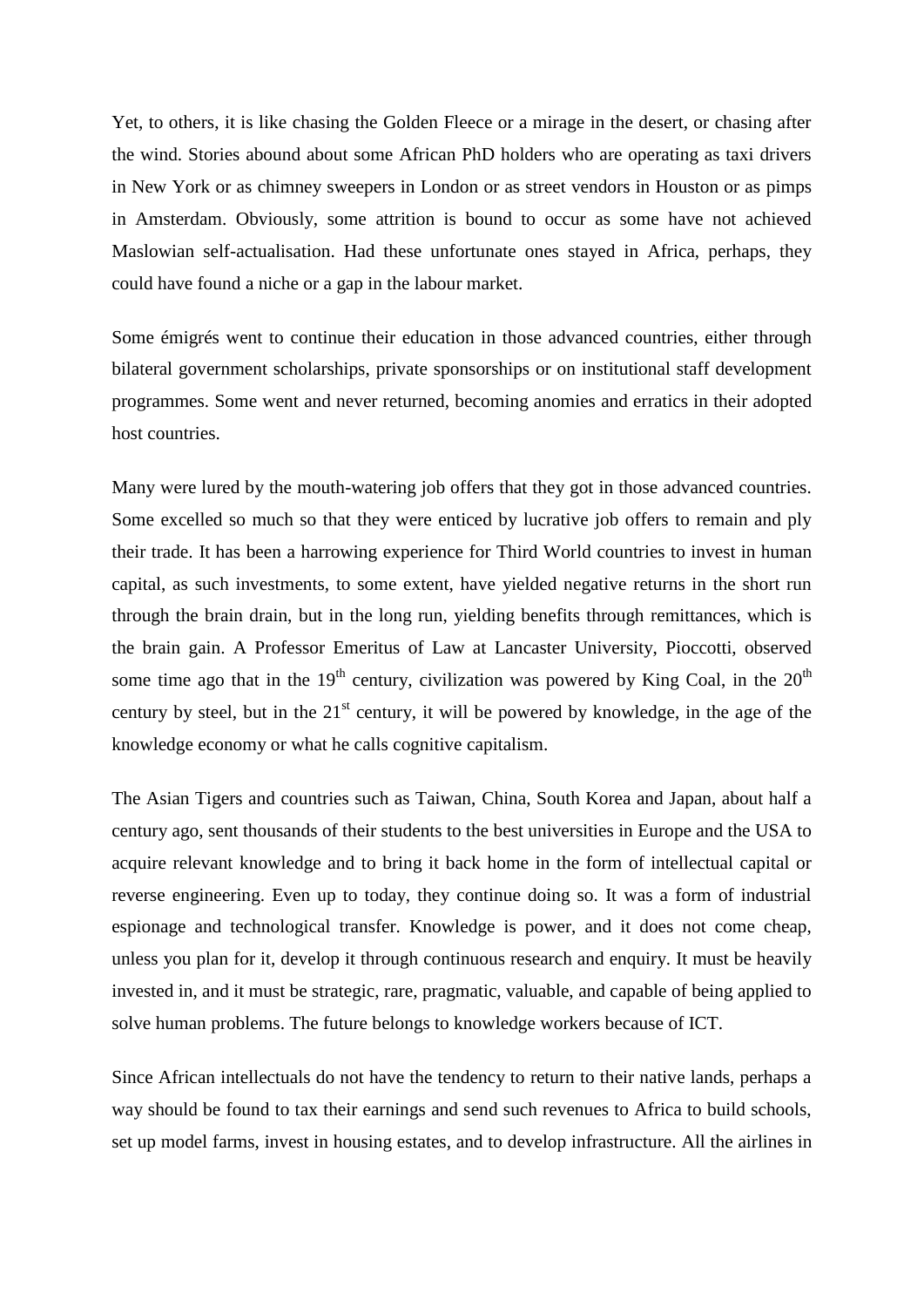the First World should remit some Diasporean tax to the countries of African expatriates who patronise their airlines.

Perhaps, world bodies such as the UN system and the OECD countries should seriously consider instituting Intellectual Capital Capita Tax (ICCT) on Africans in the Diaspora, and remit such taxes to their respective countries. Perhaps, part of the charges for issuance of residence permits, green cards and work permits, should be remitted to countries of origin of Diasporan applicants. The amount of money spent by African countries to train one medical doctor or engineer or accountant can be colossal, so there must be a way to recoup such sunk costs, even with interest payments.

Yet, after training, some of these brilliant intellectual assets, they are lost permanently through emigration. It seems the political, economic, social and technological push factors in Africa are outweighed by far by the pull factors in the advanced countries, as conditions have not been germane for many African professionals.

Seasoned African professionals have had to emigrate because of political instability, heavy social commitments, poor infrastructure, severe economic deprivations such as paltry subsistence wages, stifling bureaucracy, systemic corruption, failed public service delivery (unreliable electricity supply, high crime rate, high levels of inflation, tribalism, cronyism), among others.

In the First World, they are welcomed to efficient service delivery, excellent conditions of service, and advanced systems of human rights, especially in welfare states where you are looked after from the cradle to the grave, and you enjoy the dole or unemployment benefits. Many emigrants may be looked upon as unpatriotic for turning their backs on their native lands, yet it must be remembered that they are flying their national flags high wherever they are able to realise their full potential. After all, we are now in a global village in this age of globalisation. There is the famous Akan proverb in Ghana which states, 'Anoma entu a, obua da', which literally translates as, 'if a bird does not fly out from its nest, it will starve to death.'

So has it been with many an African emigrant, who goes out there to seek better prospects so that he or she can be more helpful to his or her people. If the going gets rosy and cosy, then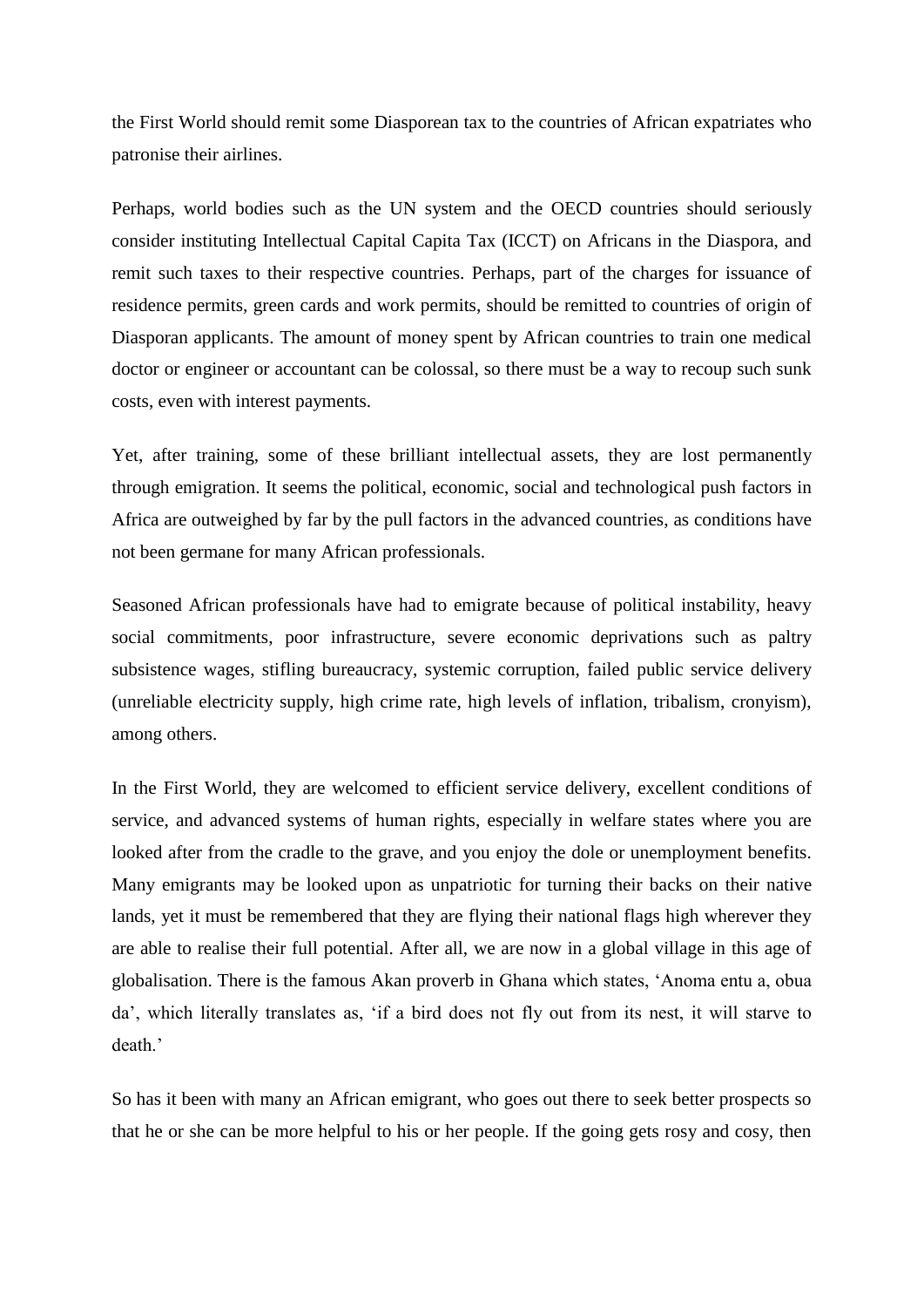they can send some remittances home, following the Ghanaian proverbial symbol, "Sankofa", which is a bird that retrieves an egg which is left behind.

The World Bank reckons that global remittances are now five times the amount of Official Development Assistance (ODA), which stands approximately at 80 billion dollars per annum. It remains to be seen how countries in Africa can tap into their Diasporean population to acquire cheap capital for development projects. Diasporean remittances provide a parallel source of capital to ODA. It is, therefore, necessary for countries to find ways of establishing long lasting relationships with their Diasporean populations.

Ghana has established a Ghana Diaspora Desk at Flagstaff House, the seat of government to liaise with all Ghanaian Diasporeans abroad. This venture is being supported by the International Organisation for Migration (IOM). It is now payback time for all Diasporeans out there to remember to do something back home for their communities before they pass on.

Our Diasporeans can set up trust funds, endowments, businesses and donate for noble causes such as providing laptops and books to schools, buying electricity generators and hospital equipment for rural clinics, establishing rural small scale industries, among others. Our African emigrants can leave intellectual property legacy by writing books for schools and tertiary institutions in Ghana or coming up with innovative bespoke or tailor-made IT solutions for things like special keyboard for Ghanaian languages, among others.

These contributions will go a long way in lifting Africa out of the doldrums and poverty, and help to meet the targets set in the Millennium Development Goals in 2000 by the UN. Instead of publishing their books abroad, Ghanaian Diaspora writers should give our publishing houses back home some business, by not worrying too much about the initial cost. Alternatively, Ghanaians in the Diaspora can establish publishing houses to capture our intellectual property back home, which must not be allowed to die and fritter away with the old generation. That will create a disconnect and a hiatus in our cultural heritage.

I call for further disintermediation in the capital market by asking Diasporeans to utilise the cell phone to create small scale loans, or microfinance for those at home. People back home in Ghana find it hard to access loans from banks, because of the barrier of collaterisation. Diasporeans can use the cell phone to communicate with banks and microfinance institutions abroad to give loans to specified people in Ghana, who are their relatives or mentees. This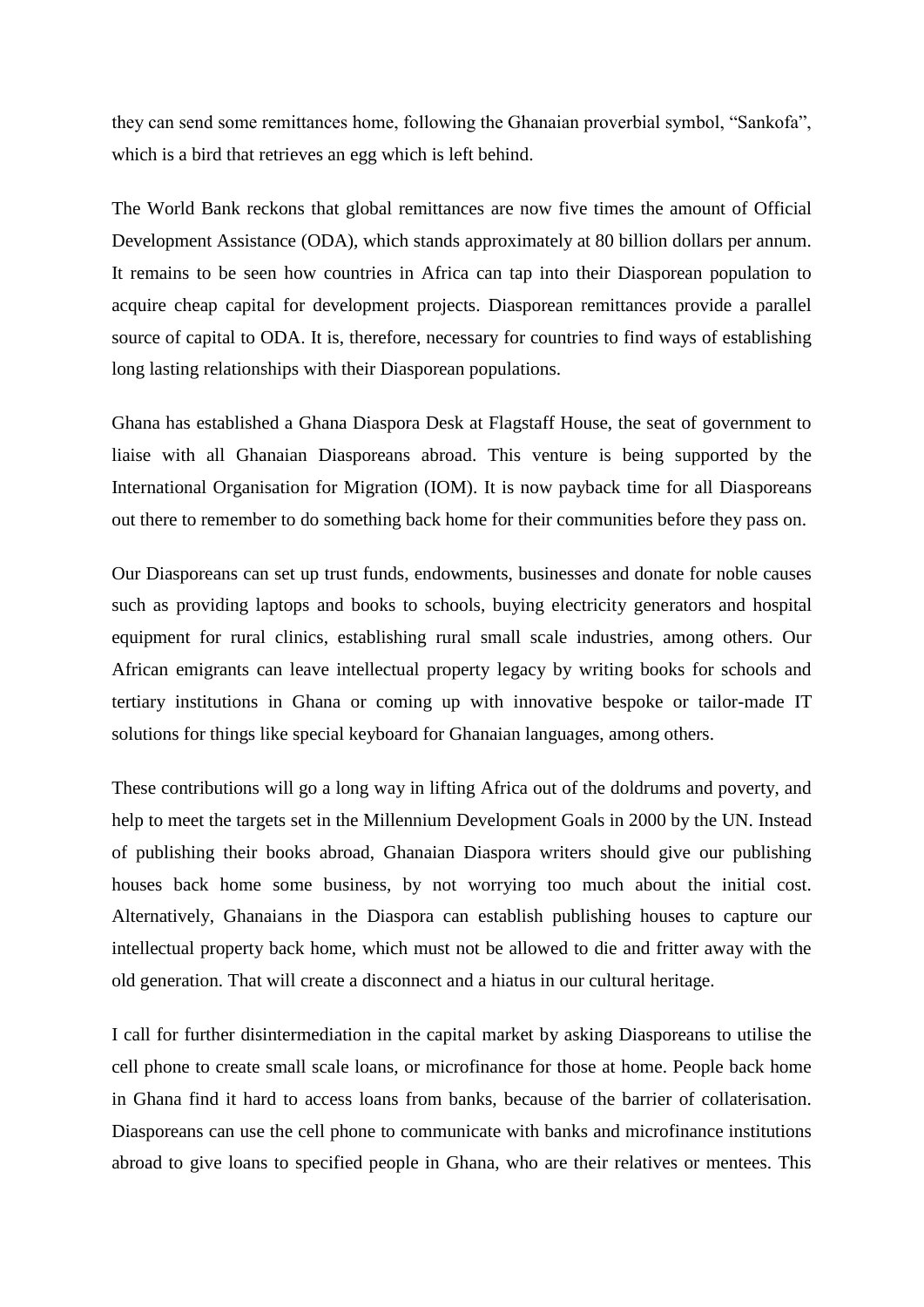will be known as the Diasporean Empowerment of Mentees Back home Scheme (DEMBS). Beneficiaries have to have a strong business case or proposal to qualify for the scheme. The Diasporean can have the microfinance deducted over say a 12 month period from his or her salary.

As sponsor or financier, he or she is entitled to receive project progress report from an appointed local supervisor, who need not be a relative. We could also have another scheme called Smallholder Initiative for Nascent Entrepreneurs (SHINE), which will be targeted at youth entrepreneurs in Africa. Such youth will have their innovative business ideas examined for viability, suitability, sustainability and feasibility before being funded. This will greatly resolve the unemployment problem, and it will kick start small scale businesses, especially in agriculture in rural areas.

Another initiative will be the Diaspora Education Debt Trust Scheme (DEBTS), which will set up endowment funds for schools, targeted at chosen projects in the Alma Mater of the donor Diasporean, as a way of amortising the debt he or she owes to his former school, college or university. DEBTS will coalesce to revamp infrastructure in institutions which once were glorious, but are now run down. Further, I propose the institution of a fund by Diasporeans, known as Capital Amortisation Premium Scheme (CAPS), whereby all Diasporeans will be given loans wherever they are to sponsor their pet projects in their home countries.

Such loans will come from global financial institutions such as World Bank, IFAD, IFC, IDA, EU, MIGA Fund, among others. Each Diasporean who agrees to relocate back home, will be asked to present a business plan or proposal to any of the named institutions to be give a fund whose cap or limit will be 50 million dollars, and whose lower limit will be half a million. In this way, there will be a Marshall Plan for the renaissance of Africa. This will be in line with NEPAD of the AU. (New Enterprise Programme for African Development, of the African Union).

With such laudable schemes, they can help rescue many a girl-child wandering about in the streets of Accra or Lagos, and who may find herself put in the family way by hoodlums. If such a girl is not gainfully occupied by being at school or learning a trade, there is the likelihood of having many street kids as their offspring. The rise in homeless street kids will also see an increase in the crime rate.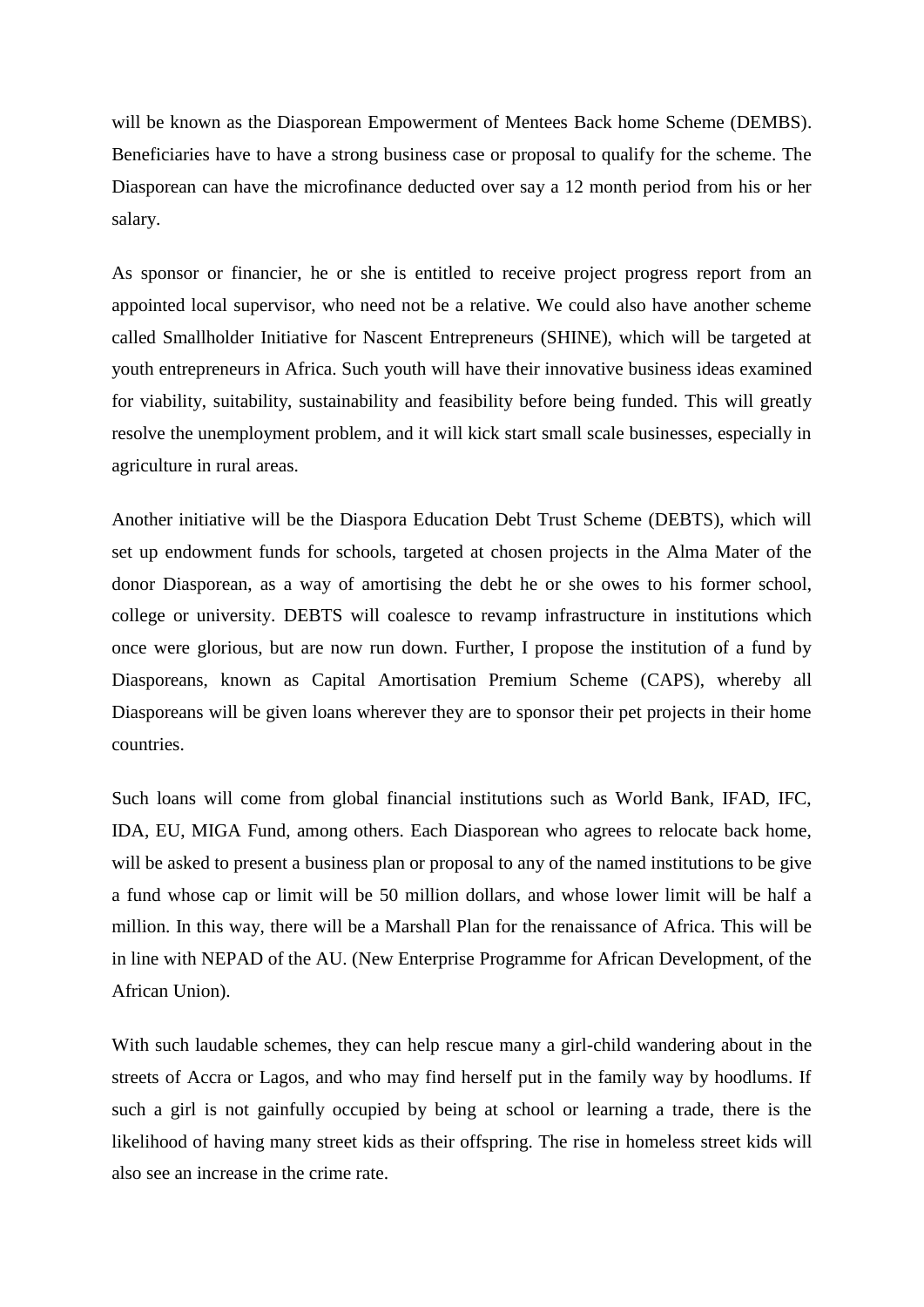Many of the African expatriates abroad in the Diaspora can take a cue or borrow a leaf from my seminal ideas and team up to form humanitarian or philanthropic organisations to help the needy children to get back to school. In the Volta Region of Ghana, there are the infamous Trokosi girls who are enslaved by religious and primitive cultural practices, whereby girls are put in bondage, by declaring them married at birth to some deities and fetishes. Such a practice also abounds in some rural parts of India.

These girls are penned and hemmed in, in shrines where they are seduced and abused by quack fetish priests and priestesses. Many of those girls can be rescued and sent to school. Who knows, perhaps, lurking in them are future Secretaries of State or future presidents. On the subject of intellectual property, we need to set up proper institutions in Ghana to safeguard and develop our cultural heritage. Many of our folktales, folksongs, knowledge of herbal medicine, among others, are fast getting lost, unless they can be captured and codified and stored as soft copies.

This task can be undertaken by Diasporean academics who can work jointly with UNESCO and the World Intellectual Property Organisation (WIPO). Our government in Ghana has to strengthen our laws on patents, copyrights, weights and measures, among others. Intellectual capital and intellectual property are conjoined. Protocols have to be reached with the First World countries to allow a per capita income tax to be put on all those in the Diaspora, so that their head taxes are remitted to their home countries to supplement government revenues. In this regard, there should be established in each country, a full Ministry of Diasporean Affairs. I hope Ghana is moving towards that, and will be the first African country to tap into an external think-tank of her expatriates or Diasporeans.

Diasporeans should be allowed to vote, and all of them should elect a member of parliament who will promote their welfare and protect their interests. The day will not be long in coming when ODA or donor aid will dry up, and its place will be taken by Diasporean remittances and flows.

Diaspora remittances will be a veritable source of income to supplement donor aid and traditional government revenue sources. With donor aid fatigue, aid fungibility, and the high geopolitics of donor aid, it will be a welcome relief to look towards relying on Diaspora remittances. Of late, donor aid has been pared because of the global credit crunch. African expatriates should coalesce by forming associations among themselves to fundraise for good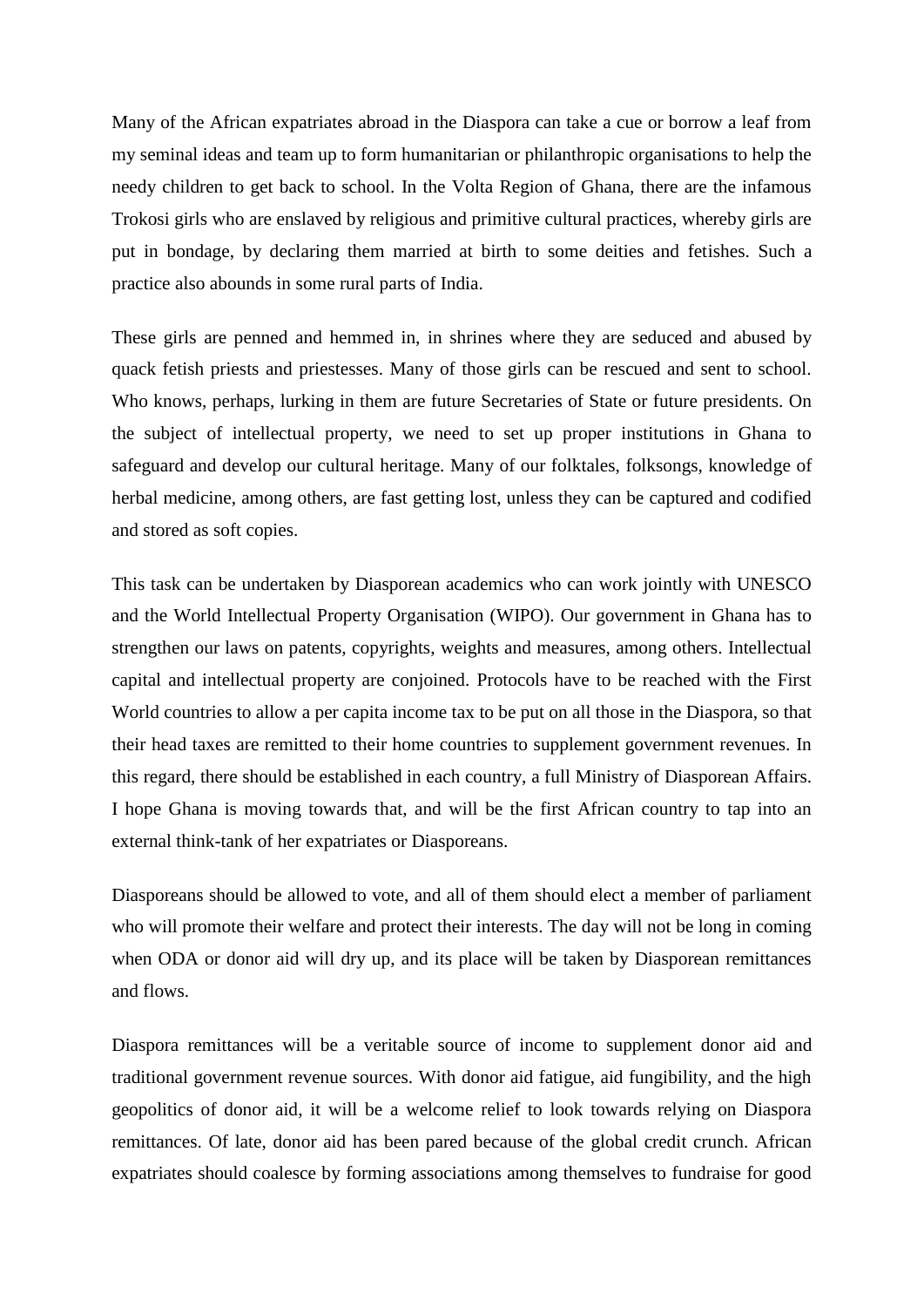causes in Africa. They should form the proverbial Zion Train, written about long ago by people such as Marcus Garvey of Jamaica.

They can get registered online with IdEA (International diaspora Enterprise Alliance), which is headquarted in Washington D.C., and has a link to the State Department. Those who have interest in farming can go back home to their African countries to enter into farming ventures, as there is a big market gap, especially as Ghana is deficient in livestock and protein sources in general. They can get assistance from the country office of IFAD, WFP, FAO and other multilateral institutions..

As IFAD and the World Bank hold the GFR2013 in Bangkok, Thailand from  $20^{th}$  to  $23^{rd}$ May, it is hoped that this concourse of civil servants, journalists, policy makers, financial institutions, academics, business gurus, and other interested stakeholders will survey the global scenario and map out strategies for exploiting the immense potential of global remittances. It is on record that Asia alone in 2012 produced half the total of all the more than 400 billion dollars remittances received. It remains to be seen how the floodgates of this huge resource base can be unleashed to impact upon the lives of the poor in the developing countries.

It is reckoned that very soon, Nigeria's GDP will qualify it to join the BRICS countries of Brazil, Russia, India, China and South Africa, and it will change from BRICS to BRINCS. While that transition of Nigeria into that elite club is still on the brinks, and in the offing, let me cap this write-up with some more suggestions for the African Diaspora. They can set up the Diaspora Internship Enterprise Training Scheme (DIETS) for school-going youth in Africa to challenge them to come up with innovations at annual fairs and competitions, so that those who excel at the competitions, can be given awards of being affiliated to some identified Diasporeans, who can mentor them. This way, we would have found an antidote and palliative for the chronic youth unemployment conundrum, which is endemic the world over.

Another scheme will be the Diaspora Educational Entrepreneurship Programme (DEEP), whereby a group of renowned and successful African Diasporeans will be touring schools in Africa, (reminds one of the Phelps-Stokes Commission of Africa in 1922, on which our own late Dr James Emmanuel Kwegyir Aggrey served, touring Africa in that year on an educational sensitisation tour) to share their entrepreneurial skills with students.